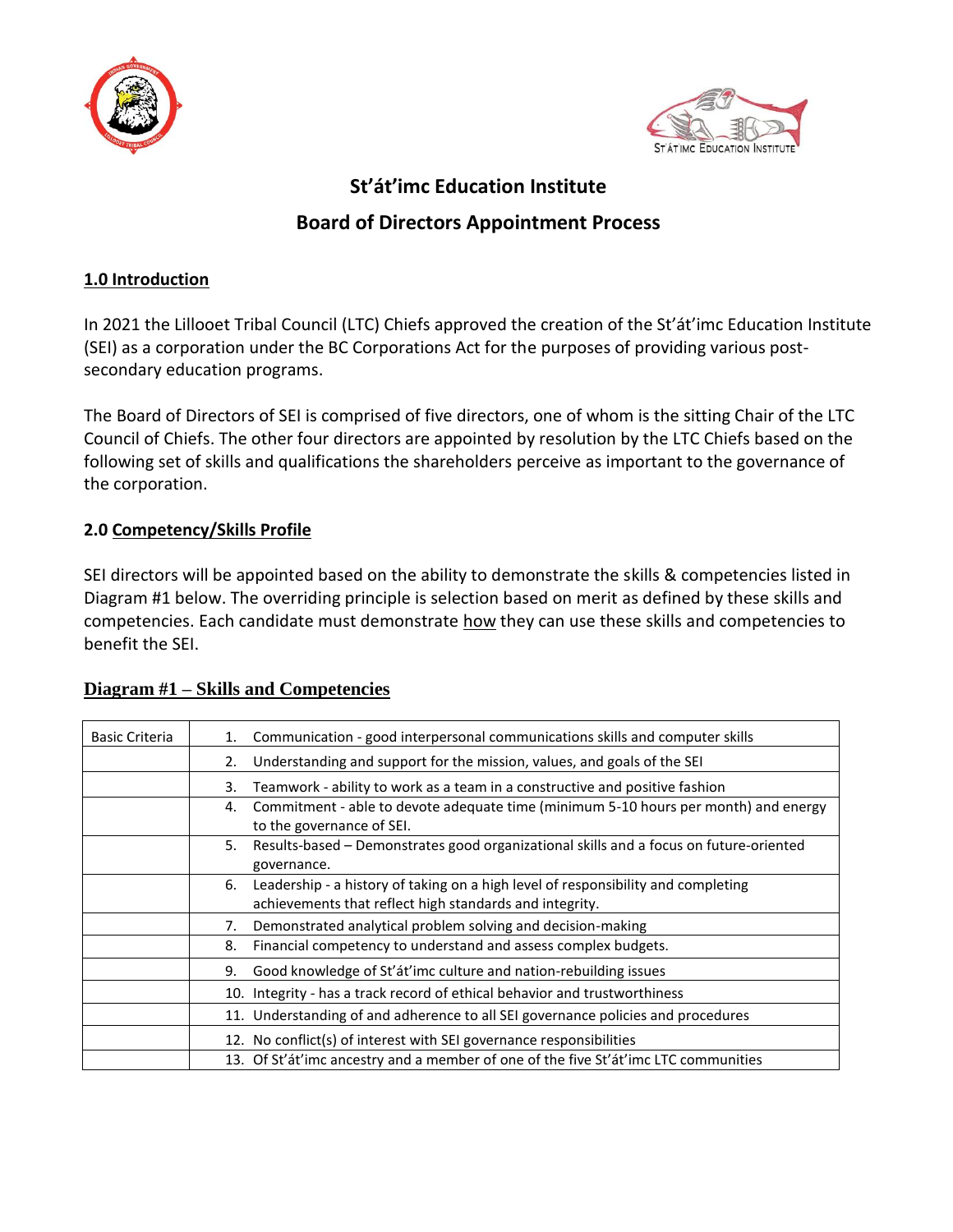



#### **3.0 Appointment Process**

- 1. The Shareholders are targeting June 30, 2022 to have the initial board of directors appointed.
- 2. The Shareholders have struck a Board Selection Committee to lead the nomination and selection of potential directors.
- 3. Persons interested in being a director on the SEI board may be nominated, including a selfnomination. The deadline for nominations is June 3, 2022 @ 4:00 pm
- 4. Each nominee is responsible to provide their supporting documentation (e.g resumes and cover letter) to the Selection Committee by the June 3, 2022 deadline.
- 5. After the June 3, 2022 deadline, the Selection Committee will create a short-list of candidates by using the list of skills and competencies described in Diagram #1.
- 6. The Selection Committee will interview the short-list of candidates using the attached screening instrument to evaluate how well each nominee demonstrates they have the skills and competencies sought.
- 7. Out of these interviews, the Selection Committee will create a list of a minimum of four candidates to recommend to the Shareholders as a whole.
- 8. Prior to the June 30, 2022 target date, the Shareholders will consider the recommendations and appoint four candidates to become directors.
- 9. The Shareholders may choose to appoint some directors to staggered terms, so as to promote continuity in the future.
- 10. The successful directors will receive a letter from the shareholders confirming their invitation to join the Board and will be required to sign a Consent to Act as Director.

#### **4.0 On-boarding Process**

 $\overline{a}$ 

- 1. The new Board will receive an orientation prior to July 31, 2022, including a draft governance manual.
- 2. The new Board may make recommendations to the shareholders for changes to the draft governance manual by July 15,2022.
- 3. The shareholders will ratify a SEI Governance Manual by August 12, 2022.
- 4. One consideration for the shareholders will be the SEI Chair positon. Does the sitting Chair of the LTC Council of Chiefs automatically become the SEI Chair?<sup>1</sup>
- 5. Provide the new SEI Board with a Mandate Letter or Letter of Expectations to clarify performance goals and guide its work.
- 6. Meet with the new Board in September-October 2022 to review progress and support the Board's efforts.

<sup>&</sup>lt;sup>1</sup> This will be encoded in the SEI Governance Manual.